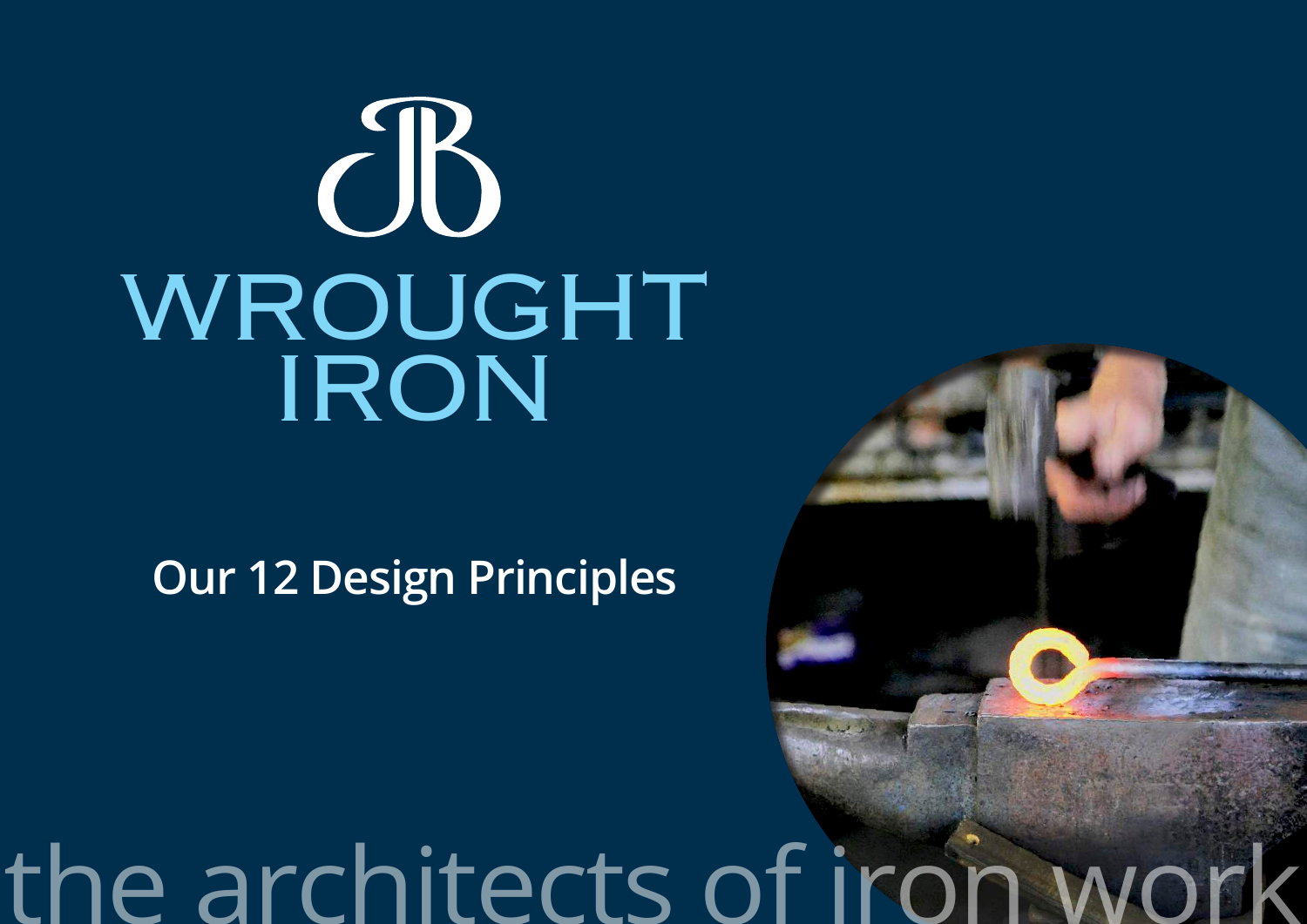## [WROUGHT IRON](http://www.jbwroughtiron.com.au)

### THE 12 DESIGN PRINCIPLES OF HIGH QUALITY METALWORK

Creating value adding metalwork requires 12 key principles to be observed.

#### 1. Aesthetically Pleasing

First impressions count – especially on entry gates, fences and staircase balustrades. We aim to create aesthetically pleasing designs that add value to your property. Aesthetics covers everything from the general appearance from a distance down to the minute details of joint design, neatness and methods of installation.

#### 2. Architecturally Correct

Metalwork must complement the architectural style of the existing building. Exterior work must additionally be sympathetic with the local precinct – for example on rows of inner city terraces.

#### 3. Functional and Comfortable

Well designed, skilfully crafted metalwork is easy to use and feels comfortable.

#### 4. Correct Proportions

We use materials of appropriate weight and proportions to suit the items being made, whilst also blending well with the proportions of the property.

5. Life of Building Durability The materials, manufacturing and

installation methods should ensure the work only ever requires periodic maintenance and can last the life of the building. Long lasting, quality products are more environmentally friendly.

#### 6. Traditional Methods and Appearance

The appearance of the work should be as close as possible to that of genuine wrought iron work made and installed using the traditional, centuries old techniques.

For cost reasons, this may need to be achieved by innovative, modern techniques that provide the most authentic appearance. On heritage restoration projects though, we still use the same traditional methods as used by blacksmiths for centuries.

#### 7. Suitable Corrosion Protection

Genuine wrought iron is a very corrosion resistant metal that is no longer mass produced. The Eiffel Tower was made from wrought iron when it was built in 1889. Today we use mild steel, which must be protected to provide life of building longevity, when exposed to the elements.



Copyright © JB Wrought Iron – All Rights Reserved – [www.jbwi.com.au](http://www.jbwroughtiron.com.au) the architects of iron Works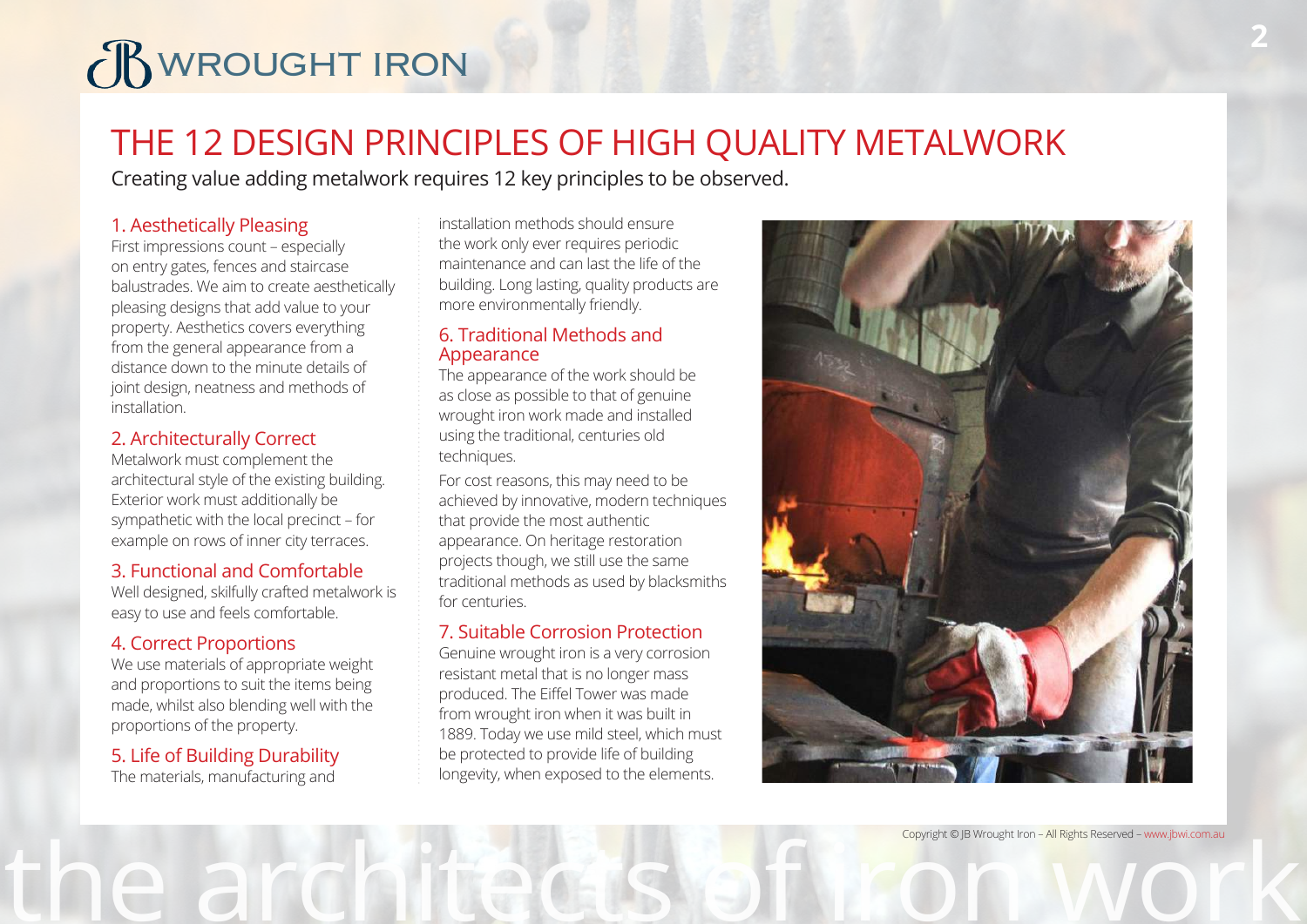## [WROUGHT IRON](http://www.jbwroughtiron.com.au)

#### THE 12 DESIGN PRINCIPLES OF HIGH QUALITY METALWORK



#### 8. Minimal Visual Welding

Ideally, there should not be any visible weld beads. Visible weld beads are unsightly and a sign of poor workmanship. Electric welding was never used on traditional wrought iron work.

Visible weld beads can be avoided by good design. On non heritage work, we can usually achieve the same appearance as traditional joining methods by the innovative use of modern techniques.

#### 9. Using Solid Sections

Traditional wrought ironwork only ever used solid steel sections, with clean crisp lines. Wherever possible, we try to avoid using rectangular or square tube sections, as their rounded corners and 'chunky pool fencing' look can detract greatly from the overall appearance.

#### 10. Minimal Catalog Components

Because hand forging decorative elements or components such as scrolls is labour intensive and increases cost, mass produced, catalog components have become widely used. In Australia, only a relatively small selection is available and we see the same old designs everywhere. Their inappropriate and indiscriminate use has caused a race to the bottom where price is the main

Considering and incorporating these 12 key principles in the design of our architectural metalwork is essential to creating high value work.

difference. Nothing looks worse than a magnificent property cheapened by the inappropriate use of mass produced catalog components. We generally avoid their use.

#### 11. High Quality Finishing

When a colour finish is required, powder coating is a modern, low cost method of 'painting' metalwork. We generally do not use it over hot dip galvanised steel when it is installed in a corrosive environment. It can break down and cause unsightly 'white rust' to appear, often requiring total replacement to rectify.

2 pack polyurethane paints are more expensive initially but offer the best long term protection over galvanised steel in corrosive environments. On internal work, there are many finishing options, including patina finishes. We will advise on the appropriate method when specifying and quoting.

#### 12. Feel and Weight

Functional metalwork must feel right to use. A lightweight gate or a balustrade that flexes under load doesn't feel right. Only through the use of correct materials can metalwork feel right to use. Cutting costs by using lightweight materials is false economy, as it doesn't add value, even if is functional.